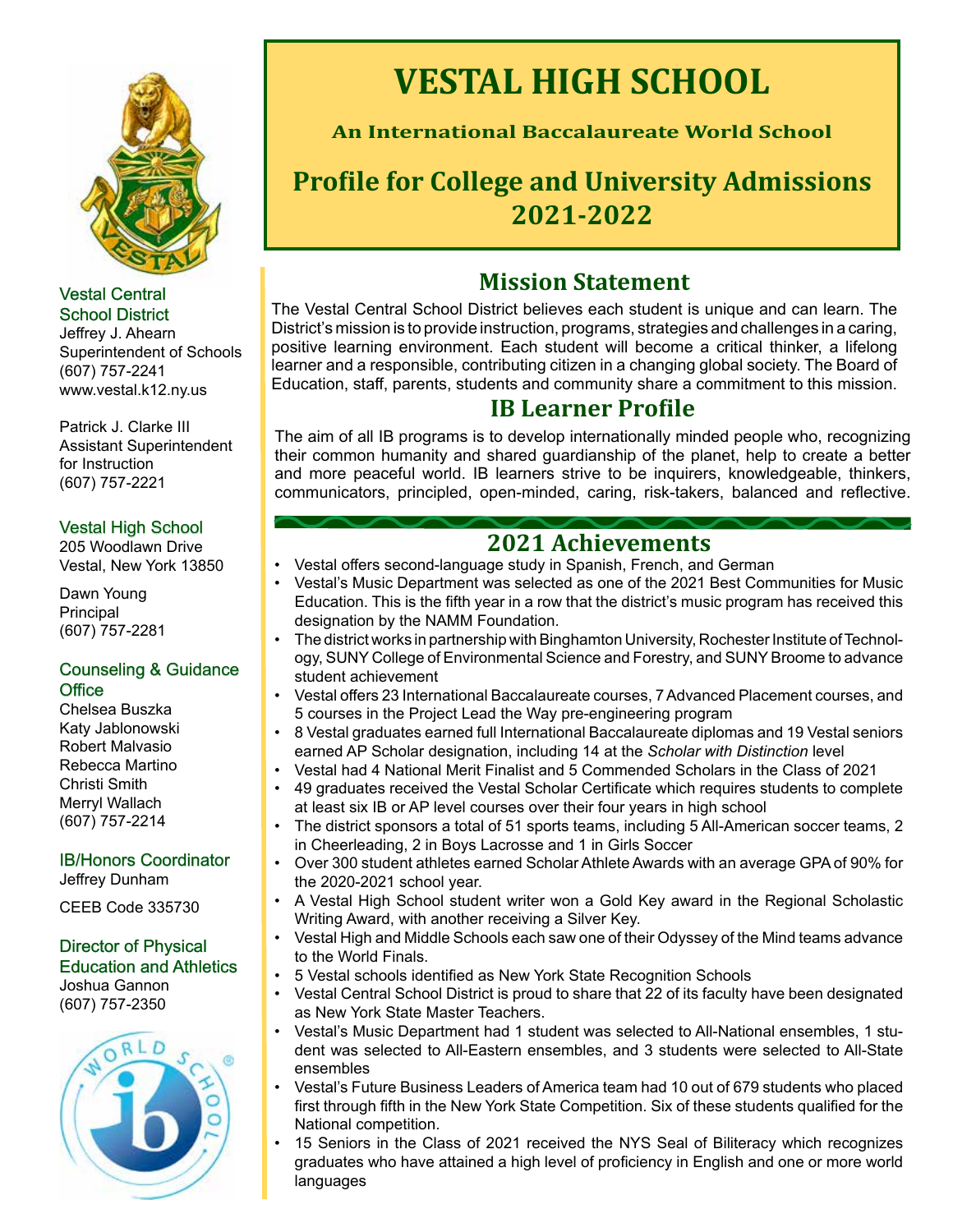# Vestal High School 2021-2022 Profle



#### The Community

The Town of Vestal, located near the major highways of Interstates 88 and 81 and Route 17, is nestled in the rolling hills of Broome County in the Southern Tier of New York. It covers about 53 square miles and is an area just west of Binghamton with a population of about 27,000.

Vestal and its neighboring communities offer a wide range of cultural, athletic and educational activities including the Roberson Museum, the Discovery Center, the Kopernik Observatory, the Cider Mill Playhouse, youth and adult symphonies, theater groups, and the Tri-Cities Opera. Binghamton University is located in Vestal and SUNY Broome is nearby, both offering many cultural and educational experiences. Cornell University, Elmira College, Ithaca College, Syracuse University, and the State Universities at Cortland and Oneonta are all within a 60-mile radius of Vestal.

#### The District

Vestal Central School District is made up of five elementary schools, a middle school, and a high school. The District enrollment of 3285 students is served by a faculty of 300 and a support staff of 160. The District sustains a strong program of professional development focusing on the core competencies of the Common Core Standards and current advancements in curriculum and instruction. Teams of teacher leaders in the areas of technology, literacy, and math promote responsive learning environments that challenge and engage students. Innovations in technology integration are supported by teacher leaders in each building who model the use of technology as a tool for learning, expression, and community engagement.

 fulfilling its mission for each student to become … "a critical thinker, The Vestal Central School District fully commits all resources to a lifelong learner and a responsible, contributing citizen in a changing global society." To this end, the District recognizes the importance of civic engagement to a full academic program. Character education in the areas of student leadership, community service, and diversity are developed throughout our K-12 program. The District invests in an extensive arts program. Musical productions and performances begin in the elementary schools and lead to formal productions at the middle school and high school level. Art education advances our students' awareness of diversity,

global culture, and self-expression. Co-curricular offerings and athletics are other opportunities for students to engage with their peers and contribute to our dynamic culture of engaged learning.

#### The School

Vestal High School annually receives international, national, and state recognition for excellence in education. Ninth through twelfth graders attend this four-year comprehensive school, choosing from over 100 course offerings. The high school also offers numerous opportunities for students in athletics, band, vocal music, orchestra, and the visual arts. Additionally, there are numerous student leadership opportunities and extracurricular activities accommodating a wide range of student interests. The school community maintains a strong commitment to service and volunteerism.

Vestal High School also offers the International Baccalaureate Diploma Programme. The IB Diploma is a two-year program that challenges students with college-level coursework in a wide variety of subject areas. The courses emphasize critical thinking, analyzing different perspectives, enhancing students' awareness of international issues, and improving writing skills. Students are encouraged to take advantage of the wide variety of IB courses depending on their interests and future goals, whether they are pursuing the full IB Diploma or not. Should they choose to work towards the full Diploma, students need to complete six IB courses in their junior and senior years, a two-semester course called Theory of Knowledge, a program of extracurricular activities and community service, and an independent research project.

#### The Curriculum

Vestal High School offers a wide array of curricular options beyond New York State Regents and Advanced Regents coursework. Vestal is one of 1,207 schools in the US and over 5,500 schools in 159 countries world-wide who are authorized to offer the International Baccalaureate Diploma Programme, a rigorous program of study across all areas of the curriculum. Additionally, Vestal students may participate in *Project Lead the Way*, a pre-engineering course of study administered by the Rochester Institute of Technology, and New Visions, a program through our local BOCES that provides Vestal seniors with real-world experience in Business, Engineering, Education and Human Development, Law and Government, and Health/Medicine.

#### Graduation Requirements

 To become a graduate of a New York State public high school, a minimum of 22 units of credit is required, including four units of English, four units of social studies, three units of science, three units of mathematics, 1/2 unit of health, one unit of art or music, one unit of a world language and two units of physical education along with the New York State Regents Exams or their equivalent.

The Regents Diploma with Advanced Designation requires all of the above, plus two additional years of a world language with two additional Regents exams in math and one additional Regents exam (or equivalent) each in world languages and science.

#### Regents Diploma Required Courses

| English                   |                |
|---------------------------|----------------|
| Social Studies            | 4              |
| Mathematics               | 3              |
| Science                   | 3              |
| World Languages           | $\overline{1}$ |
| Art/Music                 | 1              |
| Health                    | .5             |
| <b>Physical Education</b> | $\overline{2}$ |
| Electives                 | 3.5            |
| Total                     | 22             |
|                           |                |
|                           |                |

#### Student Leadership and Extracurricular Activities

Extracurricular activities include Art Club, Bear Facts Student Newspaper, Building Planning Team, French Exchange, Club Council, Environmental Club, French Club, Future Business Leaders of America, Gender and Sexuality Alliance, German American Partnership Program, German Club, High School Musical, Jazz Band, Jazz Choir, Marching Band, Mathletes, Student Mentoring Program, Mock Trial, National Honor Society, Odyssey of the Mind, Peace Club, Principal's Student Advisory Committee, Rotary Interact Club, SADD, Science Club (Chemistry Magic Show), Science Olympiad, Ski Club, Spanish Club, Student Government, Student Store, Tech Club, Tigertronics, Varsity Club, Visions Bank, Winterguard, Yearbook, YesLeads, Youth Police Academy.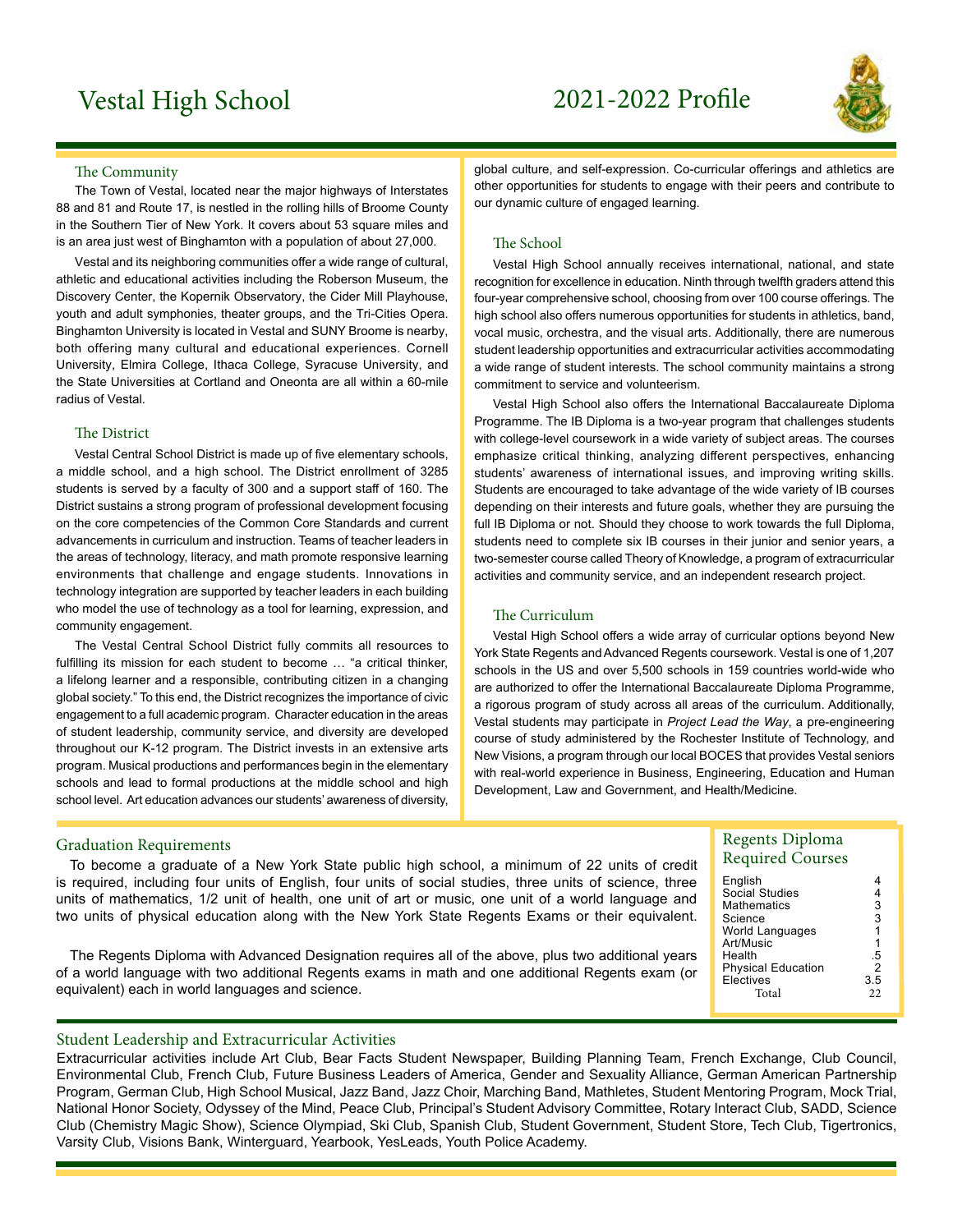# Vestal High School 2021-2022 Profile



## International Baccalaureate,

### Advanced Placement, Honors

| IB                                                                                                                                                                                                                              | AP                                                                                                                       | conogoo in the following capjec<br><b>SUNY Environmental Science a</b>                                                                                                           |
|---------------------------------------------------------------------------------------------------------------------------------------------------------------------------------------------------------------------------------|--------------------------------------------------------------------------------------------------------------------------|----------------------------------------------------------------------------------------------------------------------------------------------------------------------------------|
| IB English, HL<br>IB Spanish, SL & HL<br>IB French, SL & HL<br>IB German, SL & HL<br>IB Hist. of Americas, HL<br>IB Economics, SL<br>IB Psychology, SL<br>IB Biology SL                                                         | AP U.S. History<br>AP European History<br>AP Chemistry<br>AP Biology<br>AP Physics<br>AP Calculus<br>AP Computer Science | Societies<br>SUNY Broome: IB Chemistry, II<br>Rochester Institute of Technolo                                                                                                    |
| IB Chemistry, SL & HL<br>IB Computer Science, SL<br>IB Physics, SL & HL<br>IB Environmental Sys., SL<br>IB Math, A & A, SL & HL<br>IB Math, A & I, SL<br>IB Visual Arts, SL & HL<br>IB Music, SL & HL<br>IB Theory of Knowledge | HONORS<br>Pre-IB English 9, 10<br>Common Core Algebra<br>Common Core Geometry<br>Common Core Algebra 2                   | 61% of seniors and 62% of juniors<br>50% of juniors and seniors were<br><b>SUNY Broome's Fast Forwar</b><br>Over 75% participation rate on t<br><b>Environment Regents exams</b> |

#### Final Cumulative Average **Index** for Weighting:

rank. The final cumulative average and class rank are determined by adding 99 100.98 102.96 104.94 Vestal High School students are graded on a percentage scale of 0-100. The passing grade is 65. Grades received through the junior year and the summer preceding the senior year are used as a basis for computing the high school average. The weighting system described in this section is applied when determining a student's final cumulative average and class all of the weighted grades and dividing by the total number of credits. The weighted grade is computed by multiplying the earned grade by the index.

#### COLLEGE CREDIT THROUGH REGIONAL PARTNERSHIPS

Students may have the option to earn college credit through regional colleges in the following subjects:

and Forestry: IB Environmental Systems &

B French, IB Spanish

gy: Project Lead the Way Coursework

took at least one AP or IB Course in 2020-2021 enrolled and granted college credits through rd program

the Algebra, Earth Science, ELA, and Living s in June 2021

| <b>EARNED</b><br><b>GRADE</b> | School<br>Level<br>1.0 | Regents<br>Academic Level<br>1.02 | Honors<br>1.04 | AP/IB/<br>College<br>1.06 |
|-------------------------------|------------------------|-----------------------------------|----------------|---------------------------|
| 100                           | 100                    | 102                               | 104            | 106                       |
| 99                            | 99                     | 100.98                            | 102.96         | 104.94                    |
| 98                            | 98                     | 99.96                             | 101.92         | 103.88                    |
| 97                            | 97                     | 98.94                             | 100.88         | 102.82                    |
| 96                            | 96                     | 97.92                             | 99.84          | 101.76                    |
| 95                            | 95                     | 96.90                             | 98.80          | 100.70                    |